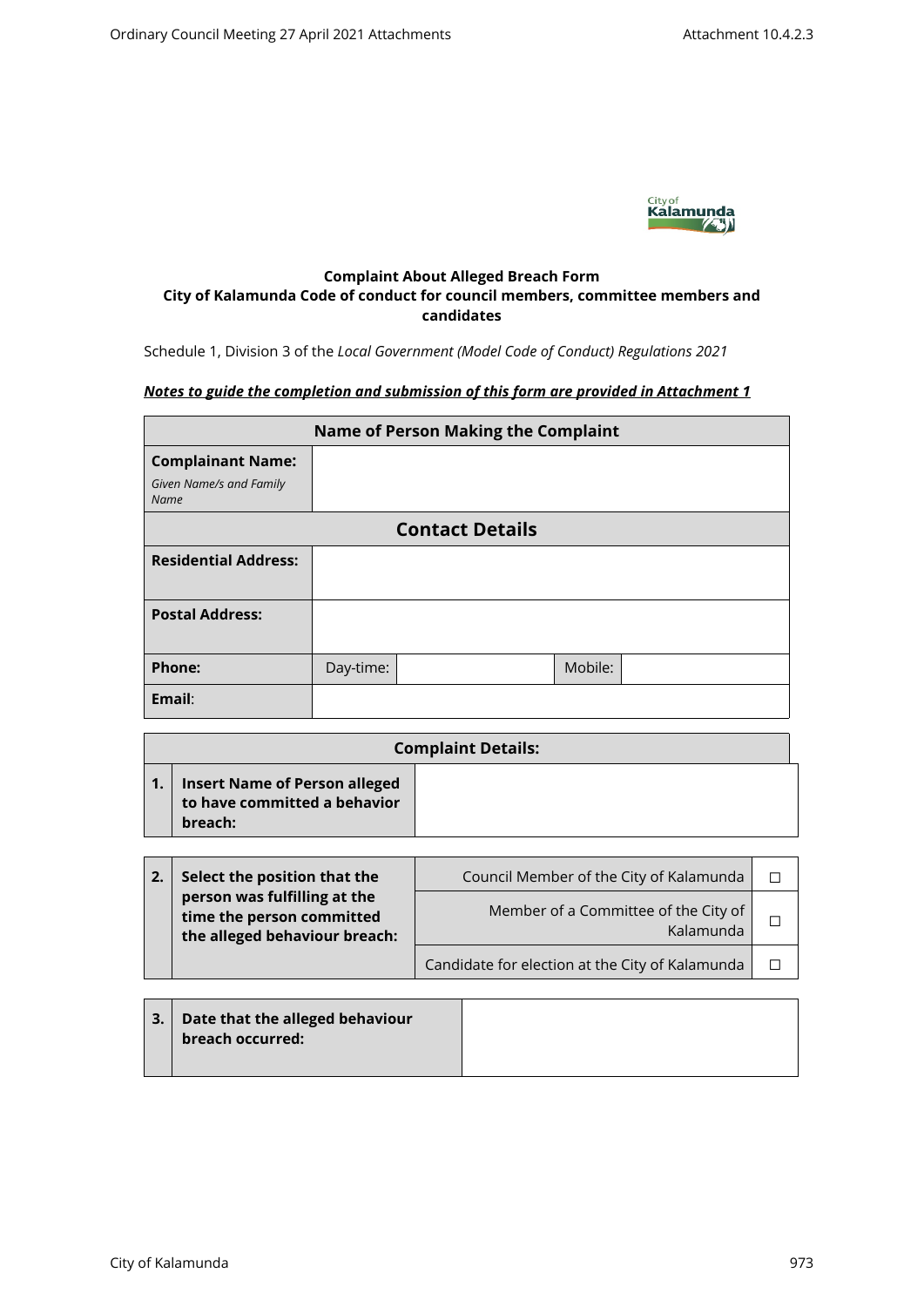|  | 4. Location where the alleged<br>behaviour breach occurred: |  |
|--|-------------------------------------------------------------|--|
|--|-------------------------------------------------------------|--|

| Which of the behaviours prescribed in Division 3 of the City of Kalamunda's Code of<br>Conduct do you allege this person has breached? |                                                                                                                                                                                                           |        |  |  |
|----------------------------------------------------------------------------------------------------------------------------------------|-----------------------------------------------------------------------------------------------------------------------------------------------------------------------------------------------------------|--------|--|--|
| <b>Clause 8. Personal integrity</b><br>A council member, committee member or candidate -<br>(1)                                        |                                                                                                                                                                                                           |        |  |  |
| (a)                                                                                                                                    | must ensure that their use of social media and other forms of communication<br>complies with this code; and                                                                                               | □      |  |  |
| (b)                                                                                                                                    | must only publish material that is factually correct                                                                                                                                                      | П      |  |  |
| (2)                                                                                                                                    | A council member or committee member -                                                                                                                                                                    |        |  |  |
| (a)                                                                                                                                    | must not be impaired by alcohol or drugs in the performance of their official<br>duties; and                                                                                                              | П      |  |  |
| (b)                                                                                                                                    | must comply with all policies, procedures and resolutions of the local<br>government.                                                                                                                     | П      |  |  |
|                                                                                                                                        | <b>Clause 9. Relationship with others</b><br>A council member, committee member or candidate -                                                                                                            |        |  |  |
| (a)                                                                                                                                    | must not bully or harass another person in any way; and                                                                                                                                                   | □      |  |  |
| (b)                                                                                                                                    | must deal with the media in a positive and appropriate manner and in<br>accordance with any relevant policy of the local government; and                                                                  | П      |  |  |
| (c)                                                                                                                                    | must not use offensive or derogatory language when referring to another<br>person; and                                                                                                                    | П      |  |  |
| (d)                                                                                                                                    | must not disparage the character of another council member, committee<br>member or candidate or a local government employee in connection with the<br>performance of their official duties; and           |        |  |  |
| (e)                                                                                                                                    | must not impute dishonest or unethical motives to another council member,<br>committee member or candidate or a local government employee in<br>connection with the performance of their official duties. | П      |  |  |
|                                                                                                                                        | <b>Clause 10. Council or committee meetings</b><br>When attending a council or committee meeting, a council member, committee member<br>or candidate -                                                    |        |  |  |
| (a)                                                                                                                                    | must not act in an abusive or threatening manner towards another person;<br>and                                                                                                                           | П      |  |  |
| (b)                                                                                                                                    | must not make a statement that the member or candidate knows, or could<br>reasonably be expected to know, is false or misleading; and                                                                     | ГI     |  |  |
| (c)                                                                                                                                    | must not repeatedly disrupt the meeting; and                                                                                                                                                              | П      |  |  |
| (d)                                                                                                                                    | must comply with any requirements of a local law of the local government<br>relating to the procedures and conduct of council or committee meetings; and                                                  | $\Box$ |  |  |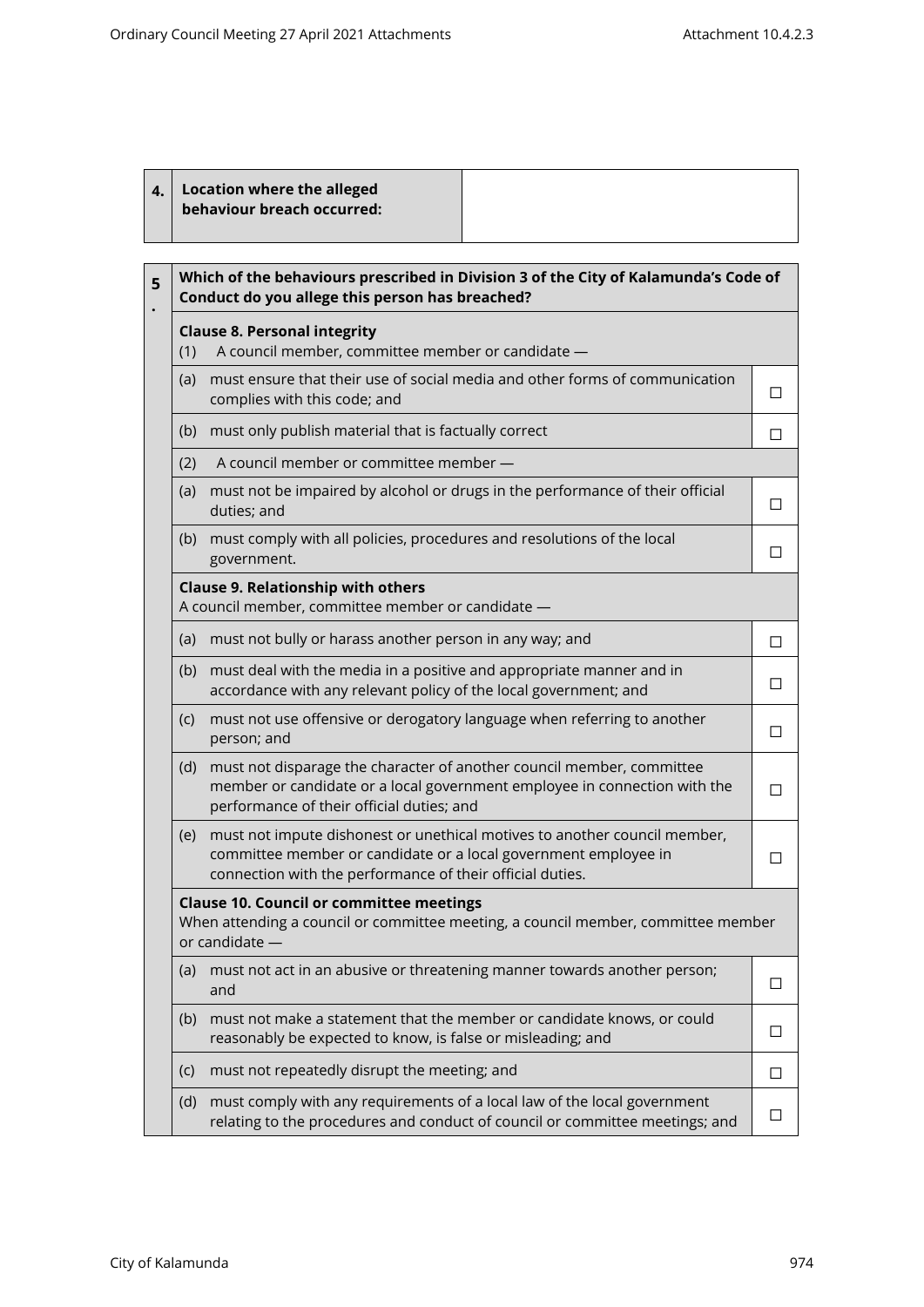| (e) | must comply with any direction given by the person presiding at the meeting;<br>and                                         |  |
|-----|-----------------------------------------------------------------------------------------------------------------------------|--|
|     | must immediately cease to engage in any conduct that has been ruled out of<br>order by the person presiding at the meeting. |  |

# **6. State the full details of the alleged breach.**

**7 List any additional information you have provided as part of this complaint:** *Please ensure all information relevant to the alleged breach has been attached. This information will be the basis on which the complaint is considered.*

| 8          | Have you made any efforts to resolve the complaint with the Respondent?<br>Please note, you MUST complete this section |  |                                                                                                                                                |
|------------|------------------------------------------------------------------------------------------------------------------------|--|------------------------------------------------------------------------------------------------------------------------------------------------|
| <b>YES</b> |                                                                                                                        |  | If yes, please describe the efforts that you have made.                                                                                        |
| <b>NO</b>  |                                                                                                                        |  | If no, please include a brief statement explaining why you have not made any<br>efforts to resolve the issue with the person complained about. |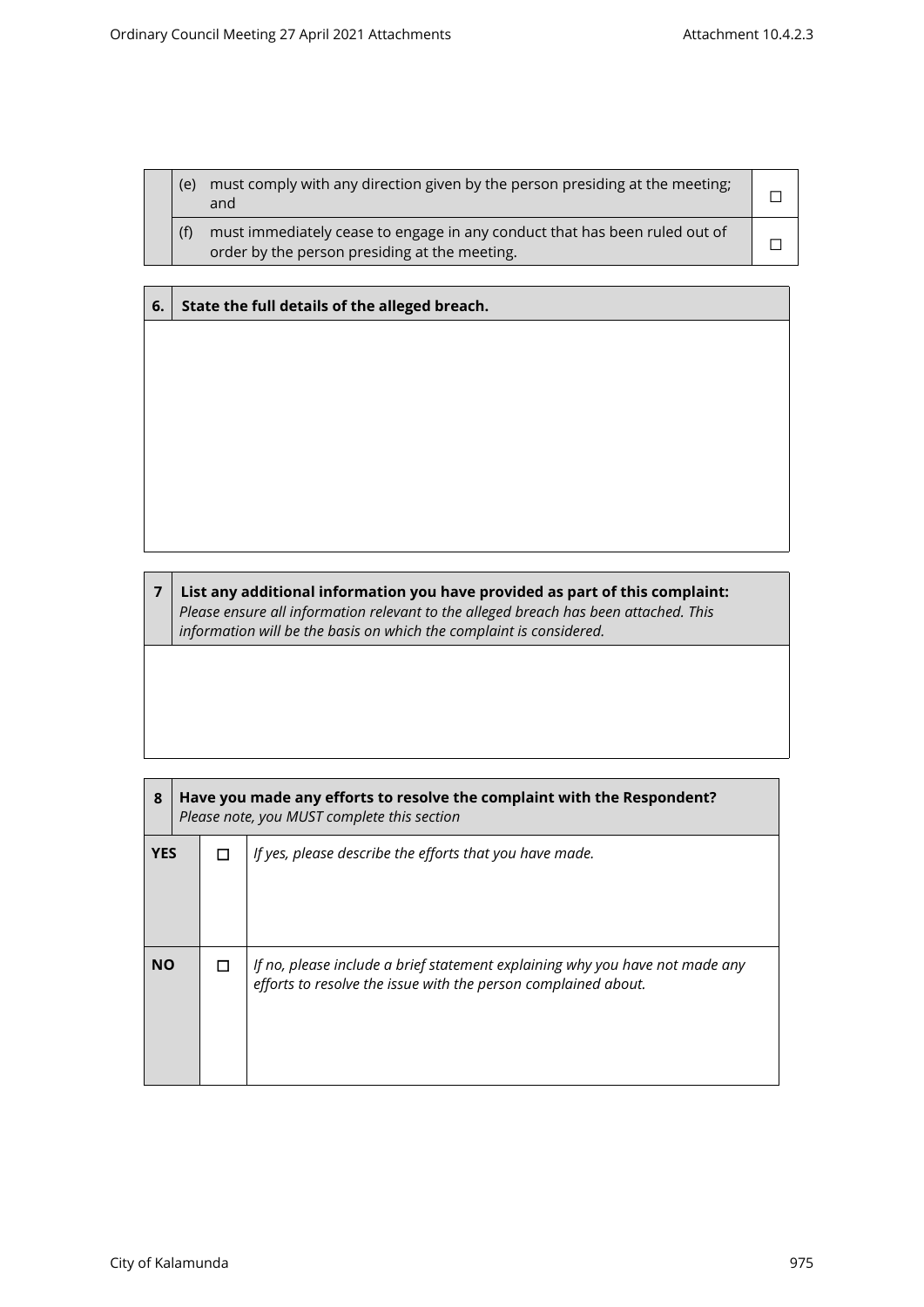*The City of Kalamunda has a policy that the Complainant and the Respondent be offered the opportunity to participate in an Alternative Dispute Resolution process, that if agreed to by BOTH parties, will be undertaken before the complaint is dealt with.*  **9**

*The objective is to support both parties to reach a mutually satisfactory outcome that resolves the issues and restores the relationship between them. An outcome may be that as the Complainant, you will have absolute discretion to withdraw or continue with this Complaint.*

*Please contact the Behaviour Complaints Officer if you would like more information.*

| Would you agree to participate in an Alternative Dispute | $YES   \Box$    |  |
|----------------------------------------------------------|-----------------|--|
| <b>Resolution process?</b>                               | NO <sub>1</sub> |  |

**10 Desired outcome of the Complaint** *Please explain what you would like to happen as a result of lodging this complaint, including the opportunity to participate in Alternative Dispute Resolution.*

# **Signed complaint form is to be forwarded to:**

Complaints Officer City of Kalamunda PO Box 42 KALAMUNDA WA 6076

EMAIL: - [enquiries@kalamunda.wa.gov.au](mailto:enquiries@kalamunda.wa.gov.au)

## **SIGNED:**

**Complainant's signature: ……………………………………………………………..**

**Date of signing:**  $\frac{1}{20}$  / \_\_\_\_\_\_\_ / 20\_\_\_\_\_\_\_

**Received by Authorised Officer**

**Authorised Officer's Name: ………………………………………….……………..**

**Authorised Officer's Signature: …………………………………………………….. Date received:** \_\_\_\_\_\_\_\_\_ / \_\_\_\_\_\_\_\_\_ / 20\_\_\_\_\_\_\_\_